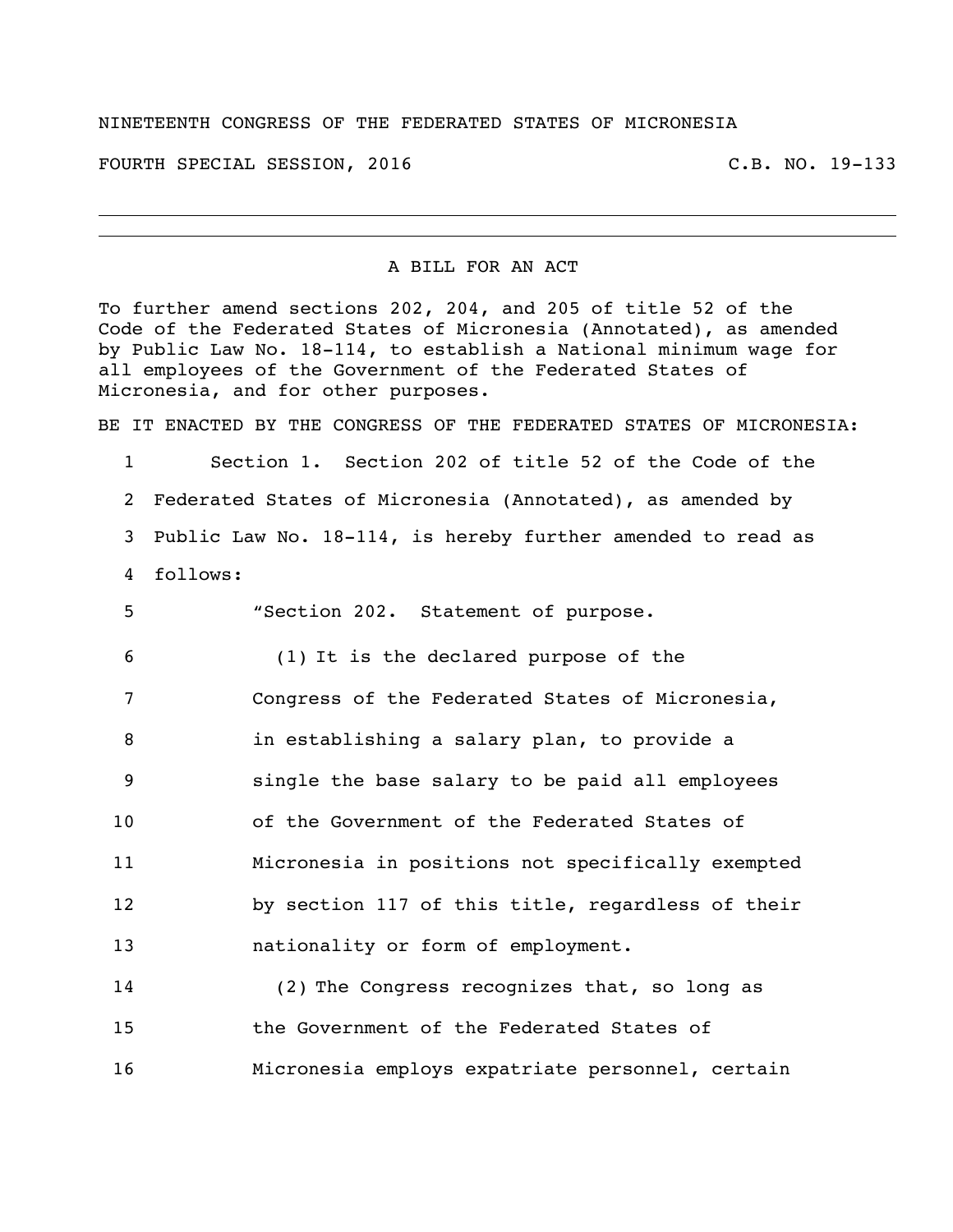C.B. NO. 19-133

| $\mathbf{1}$   | premiums must be provided in addition to base              |
|----------------|------------------------------------------------------------|
| $\overline{c}$ | salary in order to attract and retain such                 |
| 3              | personnel. Therefore, it is the further purpose            |
| 4              | of the Congress to establish reasonable standards          |
| 5              | and limitations for determining such premiums.             |
| 6              | (3) The Congress also hereby establishes a                 |
| 7              | National Minimum Wage by which no employee of the          |
| 8              | Government of the Federated States of Micronesia,          |
| 9              | including exempt and contract employees, shall be          |
| 10             | paid less than \$257.60 biweekly or \$3.22 per             |
| 11             | hour."                                                     |
| 12             | Section 2. Section 204 of title 52 of the Code of          |
| 13             | the Federated States of Micronesia (Annotated), as amended |
| 14             | by Public Law No. 18-114 is hereby further amended, to     |
| 15             | read as follows:                                           |
| 16             | "Section 204. Applicability.                               |
| 17             | This chapter shall be applicable to all employees          |
| 18             |                                                            |
|                | and positions in the central Government of the             |
| 19             | Federated States of Micronesia now existing or             |
| 20             | hereafter established except those exempt from             |
| 21             | the National Public Service System by the                  |
| 22             | provisions of section 117 of this title, except            |

of 7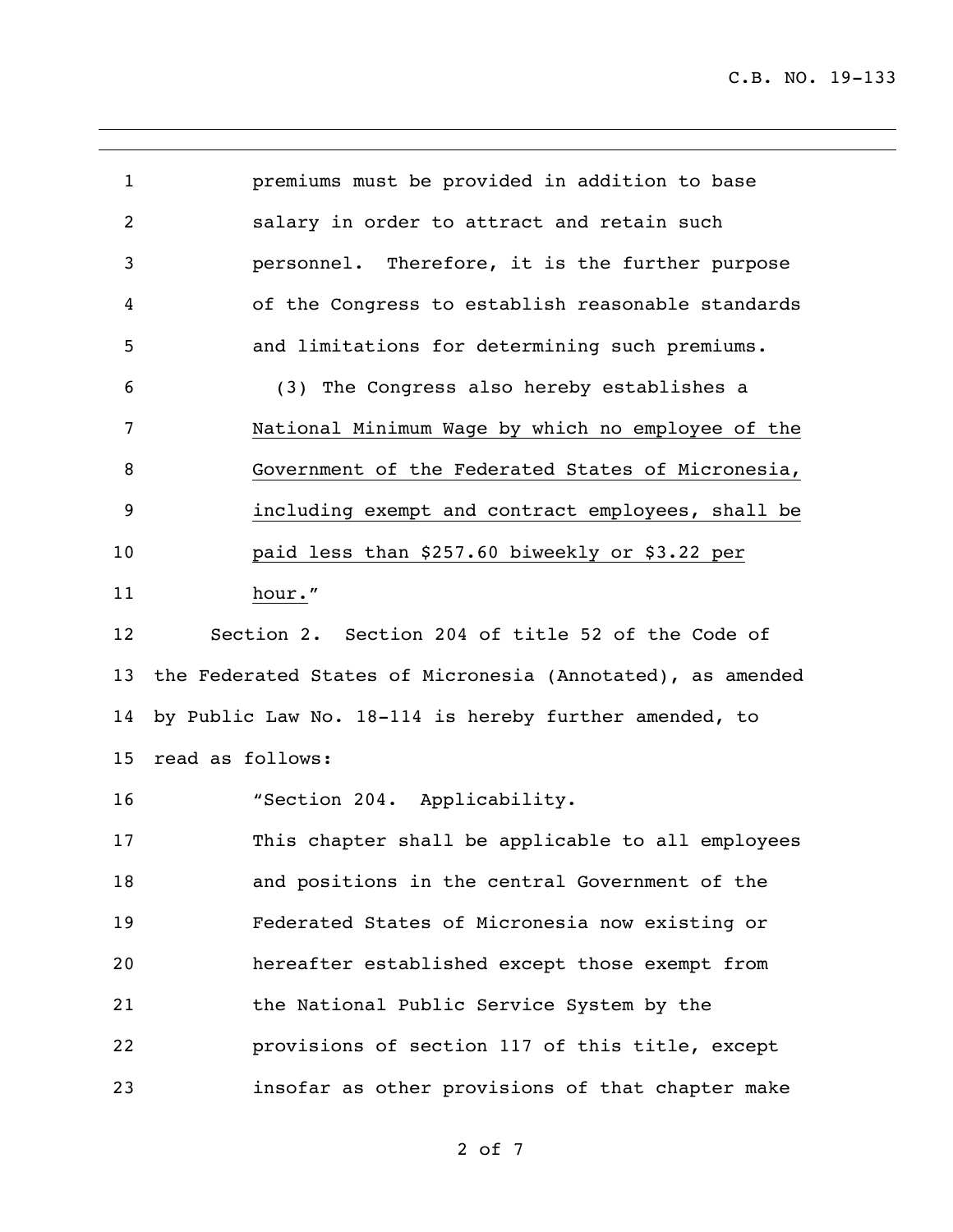| 1 | this chapter specifically applicable, and the              |
|---|------------------------------------------------------------|
| 2 | provisions mandating National minimum wage."               |
| 3 | Section 3. Section 205 of title 52 of the Code of          |
| 4 | the Federated States of Micronesia (Annotated), as amended |
| 5 | by Public Law No. 118-14 is hereby further amended to read |
|   | 6 as follows:                                              |
| 7 | "Section 205. Base Salary schedule of biweekly             |
| 8 | salary rate.                                               |

| Pay                     |                         |                         |                         | <b>Steps</b>                                                          |         |        |                         |
|-------------------------|-------------------------|-------------------------|-------------------------|-----------------------------------------------------------------------|---------|--------|-------------------------|
| Level                   | $\overline{\mathbf{1}}$ | $\overline{\mathbf{2}}$ | $\overline{\mathbf{3}}$ | 4                                                                     | 5       | 6      | $\overline{\mathbf{z}}$ |
| $\ddagger$              |                         |                         |                         | $$137.46$ $$141.46$ $$145.46$ $$149.46$ $$154.26$ $$159.06$ $$163.86$ |         |        |                         |
| $\overline{\mathbf{2}}$ | 141.46                  | 145.46                  | 149.46                  | 154, 26                                                               | 159.06  | 163.86 | 169.46                  |
| 3                       | 145.46                  | 149.46                  | 154.26                  | 159.06                                                                | 163.86  | 169.46 | 175.06                  |
| $\overline{\mathbf{4}}$ | 149.46                  | 154, 26                 | 159.06                  | 163.86                                                                | 169.46  | 175.06 | 181.46                  |
| 5                       | 154.26                  | 159.06                  | 163.86                  | 169.46                                                                | 175.06  | 181.46 | 187.86                  |
| $6 \overline{6}$        | 159.06                  | 163.86                  | 169.46                  | 175.06                                                                | 181.46  | 187.86 | 195.06                  |
| $\overline{\mathbf{z}}$ | 163.86                  | 169.46                  | 175.06                  | 181.46                                                                | 187.86  | 195.06 | 202, 26                 |
| 8                       | 169.46                  | 175.06                  | 181.46                  | 187.86                                                                | 195.06  | 202.26 | 210.26                  |
| $\mathbf{Q}$            | 175.06                  | 181.46                  | 187.86                  | 195.06                                                                | 202.26  | 210.26 | 218, 26                 |
| 10                      | 181.46                  | 187.86                  | 195.06                  | 202, 26                                                               | 210.26  | 218.26 | 227.06                  |
| 11                      | 187.86                  | 195.06                  | 202.26                  | 210.26                                                                | 218, 26 | 227.06 | 236.66                  |
| $\overline{12}$         | 195.06                  | 202, 26                 | 210.26                  | 218, 26                                                               | 227.06  | 236.66 | 246, 26                 |
| 13                      | 202, 26                 | 210, 26                 | 218, 26                 | 227.06                                                                | 236.66  | 246.26 | 256.66                  |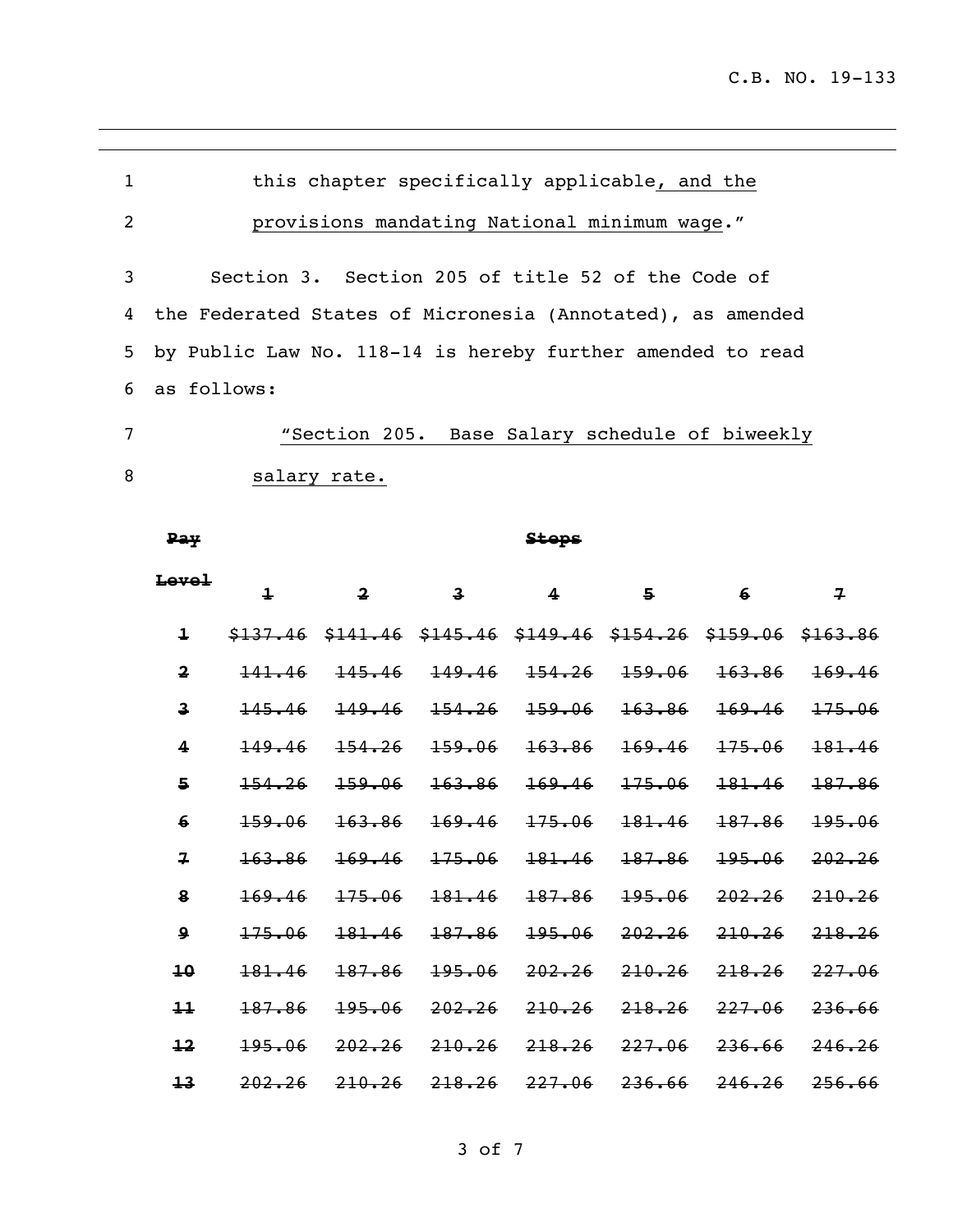$\overline{\phantom{0}}$ 

| Pay             |                         |                                                                            |                                    | <b>Steps</b> |        |                          |                |
|-----------------|-------------------------|----------------------------------------------------------------------------|------------------------------------|--------------|--------|--------------------------|----------------|
| Level           | $\overline{\mathbf{1}}$ | $\overline{\mathbf{2}}$                                                    | $\mathbf{3}$                       | 4            | 5      | $6\phantom{1}$           | $\overline{1}$ |
| 14              | 210.26                  | 218.26                                                                     | 227.06                             | 236.66       | 246.26 | 256.66                   | 267.86         |
| 15              | 218.26                  | 227.06                                                                     | 236.66                             | 246.26       | 256.66 | 267.86                   | 279.86         |
| $\overline{16}$ | 227.06                  | 236.66                                                                     | 246.26                             | 256.66       | 267.86 | 279.86                   | 291.86         |
| 17              | 236.66                  | 246.26                                                                     | 256.66                             | 267.86       | 279.86 | 291.86                   | 304.66         |
| 18              | 246.26                  | 256.66                                                                     | 267.86                             | 279.86       | 291.86 | 304.66                   | 318.26         |
| 19              | 256.66                  | 267.86                                                                     | 279.86                             | 291.86       | 304.66 | 318.26                   | 332.66         |
| 20              | 267.86                  | 279.86                                                                     | 291.86                             | 304.66       | 318.26 | 332.66                   | 347.86         |
| 21              | 279.86                  | 291.86                                                                     | 304.66                             | 318.26       | 332.66 | 347.86                   | 364.66         |
| 22              | 291.86                  | 304.66                                                                     | 318.26                             | 332.66       | 347.86 | 364.66                   | 382.26         |
| 23              | 304.66                  | 318.26                                                                     | 332.66                             | 347.86       | 364.66 | 382.26                   | 400.66         |
| $\overline{24}$ | 318.26                  | 332.66                                                                     | 347.86                             | 364.66       | 382.26 | 400.66                   | 420.66         |
| 25              | 332.66                  | 347.86                                                                     | 364.66                             | 382.26       | 400.66 | 420.66                   | 441.46         |
| 26              | 347.86                  | 364.66                                                                     | 382.26                             | 400.66       | 420.66 | 441.46                   | 463.86         |
| 27              | 364.66                  | 382.26                                                                     | 400.66                             | 420.66       | 441.46 | 463.86                   | 487.06         |
| 28              | 382.26                  | 400.66                                                                     | 420.66                             | 441.46       | 463.86 | 487.06                   | 511.86         |
| 29              | 400.66                  | 420.66                                                                     | 441.46                             | 463.86       | 487.06 | 511.86                   | 538.26         |
| 30 <sub>2</sub> | 420.66                  | 441.46 463.86 487.06 511.86 538.26                                         |                                    |              |        |                          | 566.26         |
| $3+$            |                         | 441.46 463.86 487.06 511.86 538.26 566.26                                  |                                    |              |        |                          | 595.86         |
| 32              | 463.86                  |                                                                            | 487.06 511.86 538.26 566.26 595.86 |              |        |                          | 627.06         |
| 33              | 487.06                  |                                                                            |                                    |              |        | <del>595.86</del> 627.06 | 660.66         |
| 34              | 511.86                  |                                                                            | 538.26 566.26 595.86 627.06 660.66 |              |        |                          | 695.86         |
| 35              |                         | <del>538.26</del> <del>566.26</del> <del>595.86 627.06 660.66 695.86</del> |                                    |              |        |                          | 733.46         |
| 36              |                         |                                                                            |                                    |              |        |                          | 773.46         |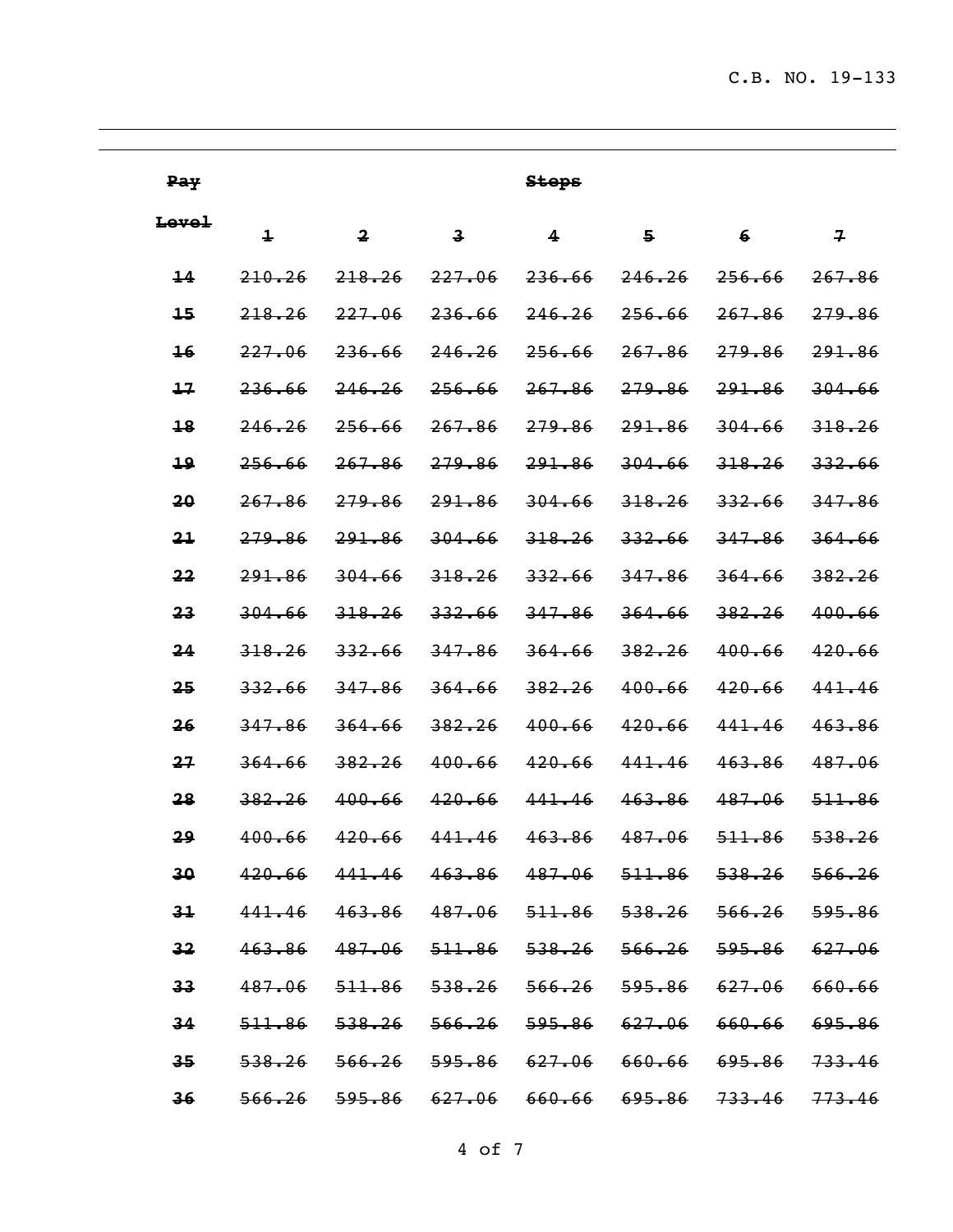| <b>Pay</b> | <b>Steps</b> |                         |                         |                   |        |        |        |  |  |  |
|------------|--------------|-------------------------|-------------------------|-------------------|--------|--------|--------|--|--|--|
| Level      | 1            | $\overline{\mathbf{2}}$ | $\overline{\mathbf{3}}$ | 4                 | Б.     | 6      | 구      |  |  |  |
| 37         | 595.86       | 627.06                  | 660.66                  | <del>695.86</del> | 733.46 | 773.46 | 815.86 |  |  |  |
| 38         | 627.06       | 660.66                  | <del>695.86</del>       | <del>733.46</del> | 773.46 | 815.86 | 860.66 |  |  |  |
| 39         | 660.66       | 695.86                  | 733.46                  | 773.46            | 815.86 | 860.66 |        |  |  |  |
| 40         | 695.86       | 733.46                  | 773.46                  | 815.86            | 860.66 |        |        |  |  |  |
| 41         | 733.46       | 773.46                  | 815.86                  | 860.66            |        |        |        |  |  |  |
| 42         | 773.46       | 815.86                  | 860.66                  |                   |        |        |        |  |  |  |

| Pay                     |                 |                |                         | <b>Steps</b>   |                         |                 |                |
|-------------------------|-----------------|----------------|-------------------------|----------------|-------------------------|-----------------|----------------|
| Level                   | $\overline{1}$  | $\overline{2}$ | $\overline{\mathbf{3}}$ | $\overline{4}$ | $\overline{\mathbf{5}}$ | $\underline{6}$ | $\overline{1}$ |
| $\overline{\mathbf{1}}$ | \$257.60        | \$261.60       | \$265.60                | \$269.60       | \$274.40                | \$279.20        | \$284.00       |
| $\overline{2}$          | \$261.60        | \$265.60       | \$269.60                | \$274.40       | \$279.17                | \$283.97        | \$289.57       |
| $\overline{\mathbf{3}}$ | \$265.60        | \$269.60       | \$274.40                | \$279.17       | \$283.97                | \$289.57        | \$295.17       |
| $\overline{4}$          | \$269.60        | \$274.40       | \$279.17                | \$283.97       | \$289.57                | <u>\$295.17</u> | \$301.57       |
| $\overline{\mathbf{5}}$ | \$274.40        | \$279.17       | \$283.97                | \$289.57       | \$295.17                | \$301.57        | \$307.97       |
| $\underline{6}$         | \$279.17        | \$283.97       | \$289.57                | \$295.17       | \$301.57                | \$307.97        | \$315.17       |
| $\overline{1}$          | \$283.97        | \$289.57       | \$295.17                | \$301.57       | \$307.97                | \$315.17        | \$322.37       |
| $\overline{\mathbf{8}}$ | \$289.57        | \$295.17       | \$301.57                | \$307.97       | \$315.17                | \$322.37        | \$330.37       |
| $\overline{9}$          | \$295.17        | \$301.57       | \$307.97                | \$315.17       | \$322.37                | \$330.37        | \$338.37       |
| 10                      | \$301.57        | \$307.97       | \$315.17                | \$322.37       | \$330.37                | \$338.37        | \$347.17       |
| 11                      | \$307.97        | \$315.17       | \$322.37                | \$330.37       | \$338.37                | \$347.17        | \$356.77       |
| 12                      | <u>\$315.17</u> | \$322.37       | \$330.37                | \$338.37       | \$347.17                | \$356.77        | \$366.37       |
| 13                      | \$322.37        | \$330.37       | \$338.37                | \$347.17       | \$356.77                | \$366.37        | \$376.77       |
| 14                      | \$330.37        | \$338.37       | \$347.17                | \$356.77       | \$366.37                | \$376.77        | \$387.97       |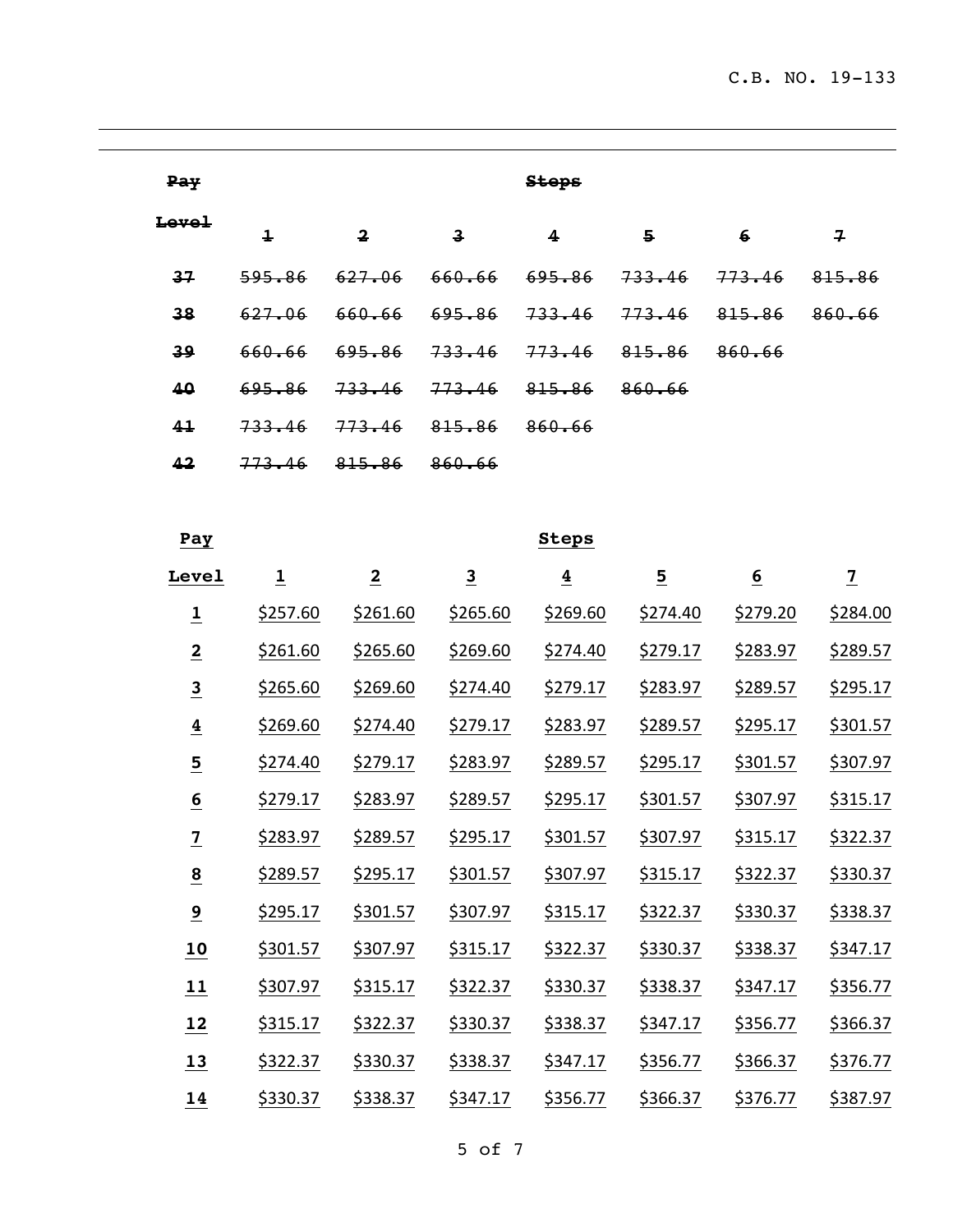| Pay   |                 |                 |                         | <b>Steps</b>    |                 |                 |                 |
|-------|-----------------|-----------------|-------------------------|-----------------|-----------------|-----------------|-----------------|
| Level | $\overline{1}$  | $\overline{2}$  | $\overline{\mathbf{3}}$ | $\overline{4}$  | $\overline{5}$  | $\underline{6}$ | $\overline{1}$  |
| 15    | \$338.37        | \$347.17        | \$356.77                | \$366.37        | \$376.77        | \$387.97        | <u>\$399.97</u> |
| 16    | \$347.17        | \$356.77        | \$366.37                | \$376.77        | \$387.97        | <u>\$399.97</u> | <u>\$411.97</u> |
| 17    | \$356.77        | \$366.37        | \$376.77                | \$387.97        | <u>\$399.97</u> | \$411.97        | \$424.77        |
| 18    | \$366.37        | \$376.77        | \$387.97                | \$399.97        | \$411.97        | \$424.77        | \$438.37        |
| 19    | \$376.77        | \$387.97        | \$399.97                | <u>\$411.97</u> | \$424.77        | \$438.37        | \$452.77        |
| 20    | \$387.97        | <u>\$399.97</u> | \$411.97                | \$424.77        | \$438.37        | \$452.77        | \$467.97        |
| 21    | <u>\$399.97</u> | <u>\$411.97</u> | \$424.77                | \$438.37        | \$452.77        | \$467.17        | \$483.97        |
| 22    | \$411.97        | \$424.77        | \$438.37                | \$452.77        | \$467.17        | \$483.97        | \$501.57        |
| 23    | \$424.77        | \$438.37        | \$452.77                | \$467.17        | \$483.97        | \$501.57        | \$519.97        |
| 24    | \$438.37        | \$452.77        | \$467.17                | \$483.97        | \$501.57        | <u>\$519.97</u> | \$539.97        |
| 25    | \$452.77        | \$467.17        | \$483.97                | \$501.57        | <u>\$519.97</u> | \$539.97        | \$560.77        |
| 26    | \$467.17        | \$483.97        | \$501.57                | <u>\$519.97</u> | \$539.97        | \$560.77        | \$583.17        |
| 27    | \$483.97        | \$501.57        | <u>\$519.97</u>         | <u>\$539.97</u> | \$560.77        | \$583.17        | \$606.37        |
| 28    | \$501.57        | <u>\$519.97</u> | <u>\$539.97</u>         | \$560.77        | \$583.17        | \$606.37        | \$631.17        |
| 29    | <u>\$519.97</u> | <u>\$539.97</u> | \$560.77                | \$583.17        | \$606.37        | \$631.17        | \$657.57        |
| 30    | \$539.97        | \$560.77        | \$583.17                | \$606.37        | \$631.17        | \$657.57        | \$685.57        |
| 31    | \$560.77        | \$583.17        | \$606.37                | \$631.17        | \$657.57        | \$685.57        | \$715.17        |
| 32    | \$583.17        | \$606.37        | \$631.17                | \$657.57        | \$685.57        | \$715.17        | \$746.37        |
| 33    | \$606.37        | \$631.17        | \$657.57                | \$685.57        | \$715.17        | \$746.37        | \$779.97        |
| 34    | \$631.17        | \$657.57        | \$685.57                | \$715.17        | \$746.37        | \$779.97        | \$815.17        |
| 35    | \$657.57        | \$685.57        | \$715.17                | \$746.37        | \$779.97        | \$815.17        | \$852.77        |
| 36    | \$685.57        | \$715.17        | \$746.37                | \$779.97        | \$815.17        | \$852.77        | \$892.77        |
| 37    | \$715.17        | \$746.37        | \$779.97                | \$815.17        | \$852.77        | \$892.77        | \$935.17        |